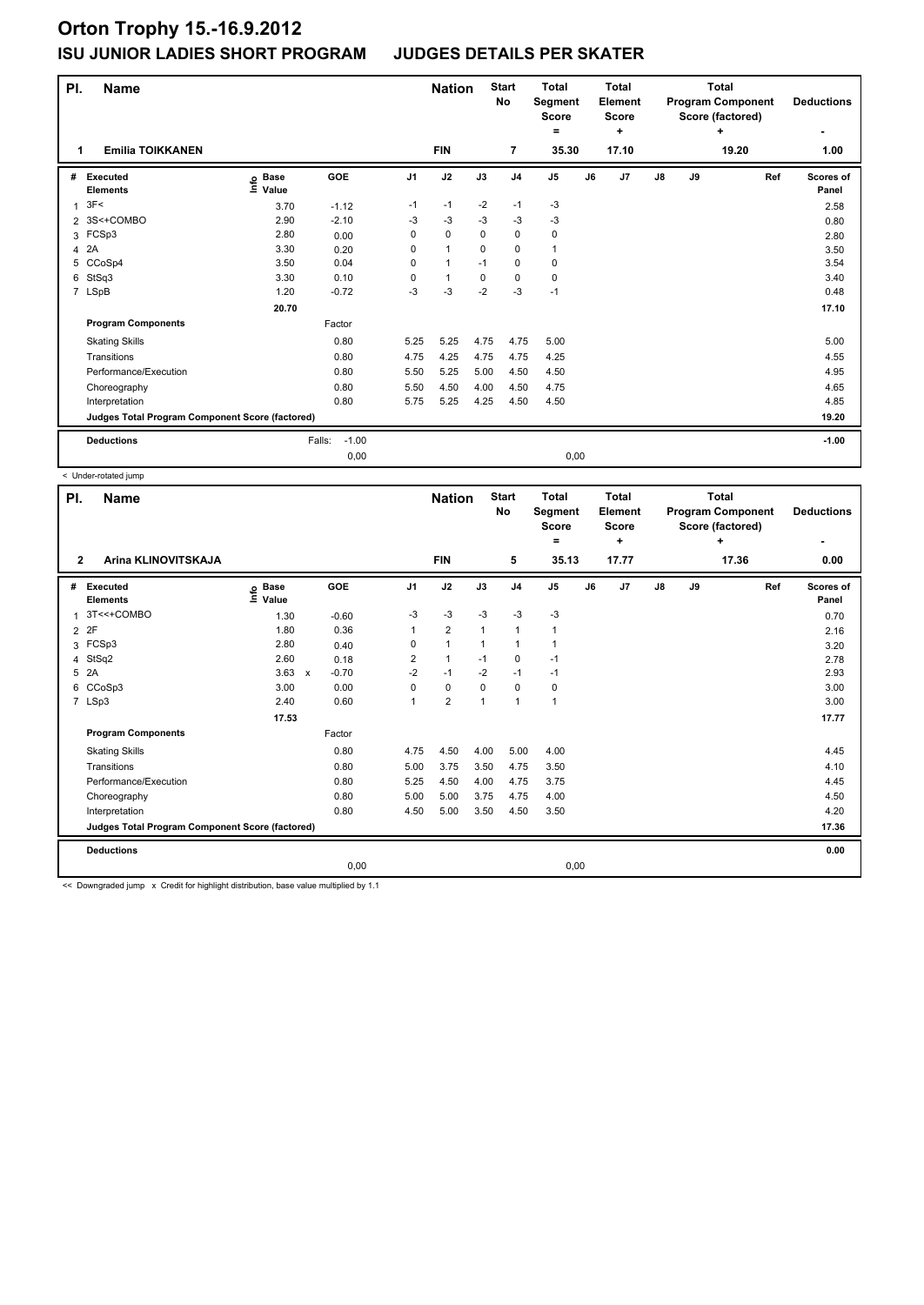| PI. | <b>Name</b>                                     |                            |                         |                | <b>Nation</b> |             | <b>Start</b><br><b>No</b> | <b>Total</b><br>Segment<br><b>Score</b><br>Ξ. |      | <b>Total</b><br>Element<br><b>Score</b><br>÷ |               |    | <b>Total</b><br><b>Program Component</b><br>Score (factored)<br>÷ | <b>Deductions</b>  |
|-----|-------------------------------------------------|----------------------------|-------------------------|----------------|---------------|-------------|---------------------------|-----------------------------------------------|------|----------------------------------------------|---------------|----|-------------------------------------------------------------------|--------------------|
| 3   | <b>Emilia SIMONEN</b>                           |                            |                         |                | <b>FIN</b>    |             | 11                        | 34.93                                         |      | 20.05                                        |               |    | 15.88                                                             | 1.00               |
| #   | Executed<br><b>Elements</b>                     | e Base<br>E Value<br>Value | GOE                     | J <sub>1</sub> | J2            | J3          | J <sub>4</sub>            | J5                                            | J6   | J <sub>7</sub>                               | $\mathsf{J}8$ | J9 | Ref                                                               | Scores of<br>Panel |
| 1   | $3S+2T$                                         | 5.50                       | $-0.14$                 | 0              | $\pmb{0}$     | $-1$        | $\pmb{0}$                 | 0                                             |      |                                              |               |    |                                                                   | 5.36               |
| 2   | 2A                                              | 3.30                       | $-0.10$                 | 0              | $\pmb{0}$     | 0           | 0                         | $-1$                                          |      |                                              |               |    |                                                                   | 3.20               |
| 3   | FCSp1                                           | 1.90                       | 0.04                    | 0              | $-1$          | $\mathbf 0$ | 0                         | $\mathbf{1}$                                  |      |                                              |               |    |                                                                   | 1.94               |
| 4   | 3F<                                             | 4.07                       | $\mathsf{x}$<br>$-2.10$ | $-3$           | $-3$          | $-3$        | $-3$                      | $-3$                                          |      |                                              |               |    |                                                                   | 1.97               |
| 5   | CCoSp4                                          | 3.50                       | 0.00                    | 0              | $\mathbf 0$   | $\mathbf 0$ | 0                         | $\pmb{0}$                                     |      |                                              |               |    |                                                                   | 3.50               |
| 6   | StSq2                                           | 2.60                       | $-0.24$                 | $-1$           | $-1$          | $\Omega$    | $-1$                      | $-1$                                          |      |                                              |               |    |                                                                   | 2.36               |
|     | 7 LSp2                                          | 1.90                       | $-0.18$                 | 0              | $\mathbf 0$   | $-1$        | $\mathbf 0$               | $-2$                                          |      |                                              |               |    |                                                                   | 1.72               |
|     |                                                 | 22.77                      |                         |                |               |             |                           |                                               |      |                                              |               |    |                                                                   | 20.05              |
|     | <b>Program Components</b>                       |                            | Factor                  |                |               |             |                           |                                               |      |                                              |               |    |                                                                   |                    |
|     | <b>Skating Skills</b>                           |                            | 0.80                    | 4.50           | 4.00          | 5.00        | 4.25                      | 3.75                                          |      |                                              |               |    |                                                                   | 4.30               |
|     | Transitions                                     |                            | 0.80                    | 3.75           | 3.75          | 3.75        | 3.75                      | 3.50                                          |      |                                              |               |    |                                                                   | 3.70               |
|     | Performance/Execution                           |                            | 0.80                    | 4.00           | 4.00          | 4.00        | 4.00                      | 3.75                                          |      |                                              |               |    |                                                                   | 3.95               |
|     | Choreography                                    |                            | 0.80                    | 3.75           | 4.00          | 4.50        | 4.25                      | 4.00                                          |      |                                              |               |    |                                                                   | 4.10               |
|     | Interpretation                                  |                            | 0.80                    | 3.50           | 3.75          | 4.25        | 4.00                      | 3.50                                          |      |                                              |               |    |                                                                   | 3.80               |
|     | Judges Total Program Component Score (factored) |                            |                         |                |               |             |                           |                                               |      |                                              |               |    |                                                                   | 15.88              |
|     | <b>Deductions</b>                               |                            | Falls:                  | $-1.00$        |               |             |                           |                                               |      |                                              |               |    |                                                                   | $-1.00$            |
|     |                                                 |                            |                         | 0,00           |               |             |                           |                                               | 0,00 |                                              |               |    |                                                                   |                    |

< Under-rotated jump x Credit for highlight distribution, base value multiplied by 1.1

| PI.                     | <b>Name</b>                                     | Saara ASTOLA                 |                   |                | <b>Nation</b>  |          | <b>Start</b><br>No | <b>Total</b><br>Segment<br>Score<br>۰ |    | Total<br><b>Element</b><br><b>Score</b><br>÷ |            |    | <b>Total</b><br><b>Program Component</b><br>Score (factored)<br>÷ | <b>Deductions</b><br>٠ |
|-------------------------|-------------------------------------------------|------------------------------|-------------------|----------------|----------------|----------|--------------------|---------------------------------------|----|----------------------------------------------|------------|----|-------------------------------------------------------------------|------------------------|
| 4                       |                                                 |                              |                   |                | <b>FIN</b>     |          | 12                 | 34.82                                 |    | 16.90                                        |            |    | 18.92                                                             | 1.00                   |
| #                       | Executed<br><b>Elements</b>                     | <b>Base</b><br>١nfo<br>Value | GOE               | J <sub>1</sub> | J2             | J3       | J <sub>4</sub>     | J <sub>5</sub>                        | J6 | J7                                           | ${\sf J8}$ | J9 | Ref                                                               | Scores of<br>Panel     |
| $\overline{1}$          | 2F                                              | 1.80                         | 0.06              | 0              | $\mathbf{1}$   | 0        | $\mathbf 0$        | 0                                     |    |                                              |            |    |                                                                   | 1.86                   |
|                         | 2 3Lo<+1T                                       | 4.00                         | $-2.10$           | -3             | $-3$           | $-3$     | $-3$               | $-3$                                  |    |                                              |            |    |                                                                   | 1.90                   |
| 3                       | FCSp3                                           | 2.80                         | 0.30              | 0              | $\mathbf{1}$   | 1        | 0                  | 1                                     |    |                                              |            |    |                                                                   | 3.10                   |
| $\overline{\mathbf{4}}$ | 2A<                                             | 2.30                         | $-1.50$           | $-3$           | $-3$           | $-3$     | $-3$               | $-3$                                  |    |                                              |            |    |                                                                   | 0.80                   |
| 5                       | CCoSp3                                          | 3.00                         | 0.04              | $-1$           | $\mathbf{1}$   | $\Omega$ | $\mathbf 0$        | 0                                     |    |                                              |            |    |                                                                   | 3.04                   |
| 6                       | StSq3                                           | 3.30                         | 0.20              | 1              | 1              | 0        | $\mathbf 0$        | 0                                     |    |                                              |            |    |                                                                   | 3.50                   |
|                         | 7 LSp3                                          | 2.40                         | 0.30              | 0              | $\overline{1}$ | 1        | $\mathbf{1}$       | $\mathbf 0$                           |    |                                              |            |    |                                                                   | 2.70                   |
|                         |                                                 | 19.60                        |                   |                |                |          |                    |                                       |    |                                              |            |    |                                                                   | 16.90                  |
|                         | <b>Program Components</b>                       |                              | Factor            |                |                |          |                    |                                       |    |                                              |            |    |                                                                   |                        |
|                         | <b>Skating Skills</b>                           |                              | 0.80              | 4.75           | 4.50           | 4.00     | 4.00               | 4.25                                  |    |                                              |            |    |                                                                   | 4.30                   |
|                         | Transitions                                     |                              | 0.80              | 4.50           | 4.75           | 4.75     | 4.25               | 4.50                                  |    |                                              |            |    |                                                                   | 4.55                   |
|                         | Performance/Execution                           |                              | 0.80              | 5.00           | 5.00           | 5.25     | 4.25               | 4.00                                  |    |                                              |            |    |                                                                   | 4.70                   |
|                         | Choreography                                    |                              | 0.80              | 5.25           | 5.75           | 4.75     | 4.25               | 5.00                                  |    |                                              |            |    |                                                                   | 5.00                   |
|                         | Interpretation                                  |                              | 0.80              | 5.75           | 5.75           | 5.00     | 4.25               | 4.75                                  |    |                                              |            |    |                                                                   | 5.10                   |
|                         | Judges Total Program Component Score (factored) |                              |                   |                |                |          |                    |                                       |    |                                              |            |    |                                                                   | 18.92                  |
|                         | <b>Deductions</b>                               |                              | $-1.00$<br>Falls: |                |                |          |                    |                                       |    |                                              |            |    |                                                                   | $-1.00$                |
|                         |                                                 |                              | 0,00              |                |                |          |                    | 0,00                                  |    |                                              |            |    |                                                                   |                        |

< Under-rotated jump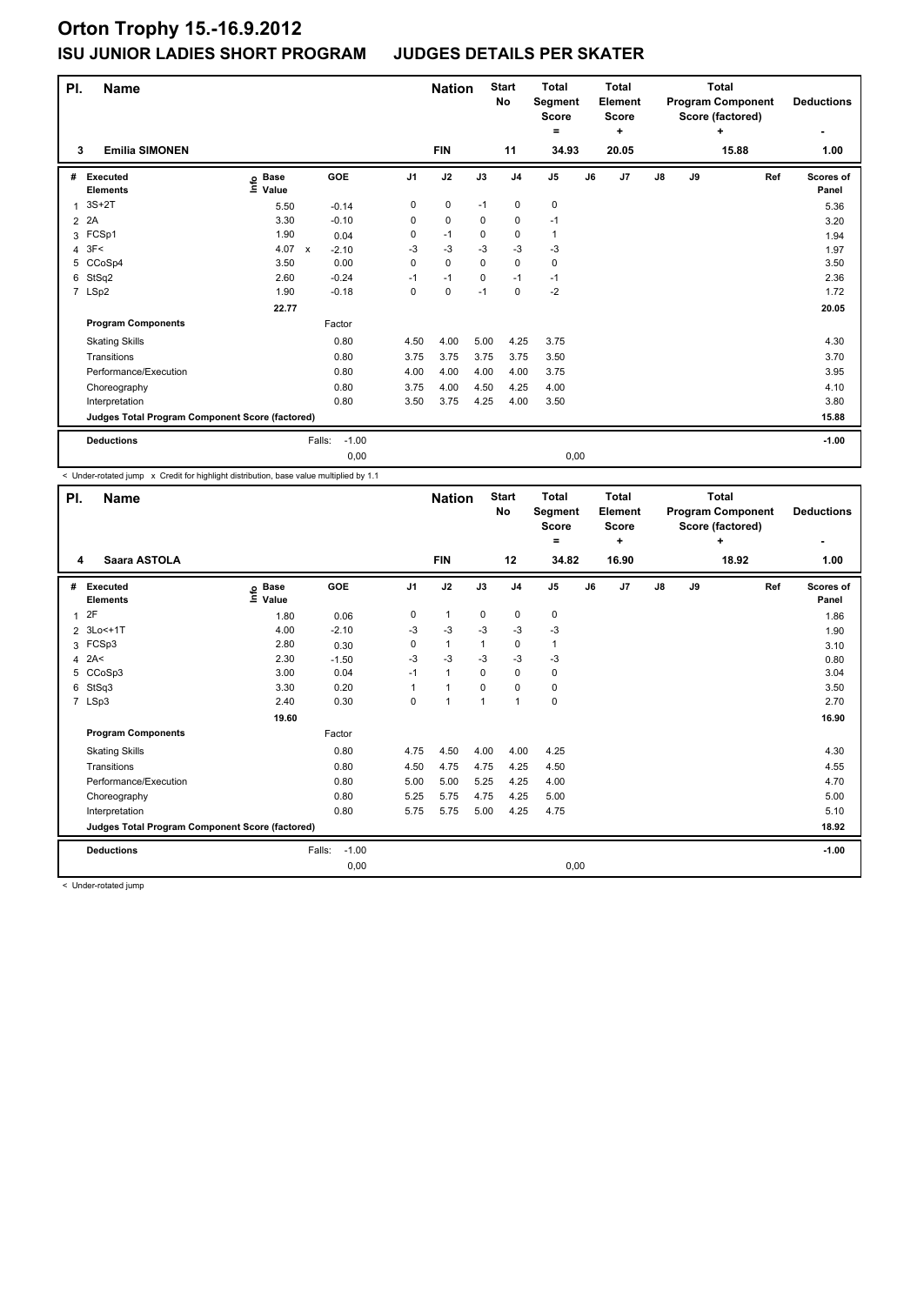| PI.            | <b>Name</b>                                     |                                                                  |                      |                | <b>Nation</b> |                | <b>Start</b><br>No | <b>Total</b><br>Segment<br><b>Score</b><br>Ξ. |    | <b>Total</b><br><b>Element</b><br><b>Score</b><br>÷ |               |    | <b>Total</b><br><b>Program Component</b><br>Score (factored)<br>٠ | <b>Deductions</b>  |
|----------------|-------------------------------------------------|------------------------------------------------------------------|----------------------|----------------|---------------|----------------|--------------------|-----------------------------------------------|----|-----------------------------------------------------|---------------|----|-------------------------------------------------------------------|--------------------|
| 5              | Nanna FÖRSTER                                   |                                                                  |                      |                | <b>FIN</b>    |                | 3                  | 33.30                                         |    | 14.62                                               |               |    | 18.68                                                             | 0.00               |
| #              | Executed<br><b>Elements</b>                     | $\overset{\circ}{=}$ Base<br>$\overset{\circ}{=}$ Value<br>Value | <b>GOE</b>           | J <sub>1</sub> | J2            | J3             | J <sub>4</sub>     | J <sub>5</sub>                                | J6 | J7                                                  | $\mathsf{J}8$ | J9 | Ref                                                               | Scores of<br>Panel |
| $\overline{1}$ | 3S<<+COMBO                                      | 1.30                                                             | $-0.60$              | -3             | $-3$          | $-3$           | $-3$               | $-3$                                          |    |                                                     |               |    |                                                                   | 0.70               |
| $\overline{2}$ | 2A                                              | 3.30                                                             | $-1.00$              | $-2$           | $-2$          | $-2$           | $-2$               | $-2$                                          |    |                                                     |               |    |                                                                   | 2.30               |
|                | 3 LSp3                                          | 2.40                                                             | 0.60                 | 1              | $\mathbf{1}$  | $\overline{2}$ | $\mathbf{1}$       | $\mathbf{1}$                                  |    |                                                     |               |    |                                                                   | 3.00               |
| 4              | FCSp1                                           | 1.90                                                             | $-0.30$              | $-2$           | $-1$          | $-1$           | $\mathbf 0$        | $-1$                                          |    |                                                     |               |    |                                                                   | 1.60               |
| 5              | 2F                                              | 1.98                                                             | 0.18<br>$\mathsf{x}$ | 1              | $\mathbf{1}$  | $\mathbf{1}$   | $\mathbf 0$        | 0                                             |    |                                                     |               |    |                                                                   | 2.16               |
| 6              | StSq2                                           | 2.60                                                             | 0.24                 |                | $\mathbf{1}$  | $\mathbf 0$    | $-1$               | $\mathbf{1}$                                  |    |                                                     |               |    |                                                                   | 2.84               |
| $\overline{7}$ | CCoSp2                                          | 2.50                                                             | $-0.48$              | $-1$           | $-2$          | $-2$           | $-1$               | $-2$                                          |    |                                                     |               |    |                                                                   | 2.02               |
|                |                                                 | 15.98                                                            |                      |                |               |                |                    |                                               |    |                                                     |               |    |                                                                   | 14.62              |
|                | <b>Program Components</b>                       |                                                                  | Factor               |                |               |                |                    |                                               |    |                                                     |               |    |                                                                   |                    |
|                | <b>Skating Skills</b>                           |                                                                  | 0.80                 | 4.50           | 4.25          | 5.25           | 4.00               | 4.75                                          |    |                                                     |               |    |                                                                   | 4.55               |
|                | Transitions                                     |                                                                  | 0.80                 | 4.25           | 4.75          | 5.75           | 4.00               | 4.50                                          |    |                                                     |               |    |                                                                   | 4.65               |
|                | Performance/Execution                           |                                                                  | 0.80                 | 4.25           | 4.75          | 5.25           | 3.75               | 4.25                                          |    |                                                     |               |    |                                                                   | 4.45               |
|                | Choreography                                    |                                                                  | 0.80                 | 4.50           | 5.25          | 6.00           | 4.00               | 5.00                                          |    |                                                     |               |    |                                                                   | 4.95               |
|                | Interpretation                                  |                                                                  | 0.80                 | 4.25           | 4.75          | 6.25           | 4.00               | 4.50                                          |    |                                                     |               |    |                                                                   | 4.75               |
|                | Judges Total Program Component Score (factored) |                                                                  |                      |                |               |                |                    |                                               |    |                                                     |               |    |                                                                   | 18.68              |
|                | <b>Deductions</b>                               |                                                                  |                      |                |               |                |                    |                                               |    |                                                     |               |    |                                                                   | 0.00               |
|                |                                                 |                                                                  | 0,00                 |                |               |                |                    | 0,00                                          |    |                                                     |               |    |                                                                   |                    |

<< Downgraded jump x Credit for highlight distribution, base value multiplied by 1.1

| PI.            | <b>Name</b>                                     |                            |                                   |                | <b>Nation</b> |             | <b>Start</b><br>No | <b>Total</b><br>Segment<br><b>Score</b><br>۰ |    | <b>Total</b><br>Element<br><b>Score</b><br>÷ |               |    | <b>Total</b><br><b>Program Component</b><br>Score (factored)<br>÷ | <b>Deductions</b><br>٠ |
|----------------|-------------------------------------------------|----------------------------|-----------------------------------|----------------|---------------|-------------|--------------------|----------------------------------------------|----|----------------------------------------------|---------------|----|-------------------------------------------------------------------|------------------------|
| 6              | <b>Jannika MYNTTI</b>                           |                            |                                   |                | <b>FIN</b>    |             | 14                 | 30.92                                        |    | 14.56                                        |               |    | 17.36                                                             | 1.00                   |
| #              | Executed<br><b>Elements</b>                     | <b>Base</b><br>۴ů<br>Value | GOE                               | J <sub>1</sub> | J2            | J3          | J <sub>4</sub>     | J <sub>5</sub>                               | J6 | J7                                           | $\mathsf{J}8$ | J9 | Ref                                                               | Scores of<br>Panel     |
| $\mathbf{1}$   | 2A                                              | 3.30                       | $-1.50$                           | $-3$           | $-3$          | $-3$        | $-3$               | -3                                           |    |                                              |               |    |                                                                   | 1.80                   |
|                | 2 2Lz+1T                                        | 2.50                       | $-0.90$                           | $-3$           | $-3$          | $-3$        | $-3$               | $-3$                                         |    |                                              |               |    |                                                                   | 1.60                   |
|                | 3 FCSp2                                         | 2.30                       | $-0.06$                           | 0              | $-1$          | $\mathbf 0$ | $\mathbf 0$        | $\pmb{0}$                                    |    |                                              |               |    |                                                                   | 2.24                   |
| $\overline{4}$ | StSq2                                           | 2.60                       | 0.20                              | 1              | 0             | 0           | 0                  | $\mathbf{1}$                                 |    |                                              |               |    |                                                                   | 2.80                   |
|                | 5 CCoSp3                                        | 3.00                       | $-0.06$                           | $-1$           | 0             | 0           | 0                  | 0                                            |    |                                              |               |    |                                                                   | 2.94                   |
| 6              | 2F                                              | 1.98                       | 0.06<br>$\boldsymbol{\mathsf{x}}$ | 0              | $\mathbf 0$   |             | 0                  | 0                                            |    |                                              |               |    |                                                                   | 2.04                   |
|                | 7 LSp1                                          | 1.50                       | $-0.36$                           | $-1$           | $-2$          | 0           | $-2$               | $-1$                                         |    |                                              |               |    |                                                                   | 1.14                   |
|                |                                                 | 17.18                      |                                   |                |               |             |                    |                                              |    |                                              |               |    |                                                                   | 14.56                  |
|                | <b>Program Components</b>                       |                            | Factor                            |                |               |             |                    |                                              |    |                                              |               |    |                                                                   |                        |
|                | <b>Skating Skills</b>                           |                            | 0.80                              | 5.00           | 4.00          | 4.50        | 4.25               | 4.00                                         |    |                                              |               |    |                                                                   | 4.35                   |
|                | Transitions                                     |                            | 0.80                              | 4.75           | 4.25          | 4.25        | 3.75               | 4.00                                         |    |                                              |               |    |                                                                   | 4.20                   |
|                | Performance/Execution                           |                            | 0.80                              | 5.25           | 4.50          | 4.50        | 3.75               | 3.75                                         |    |                                              |               |    |                                                                   | 4.35                   |
|                | Choreography                                    |                            | 0.80                              | 4.75           | 4.75          | 4.50        | 3.75               | 4.50                                         |    |                                              |               |    |                                                                   | 4.45                   |
|                | Interpretation                                  |                            | 0.80                              | 5.00           | 4.75          | 4.00        | 3.75               | 4.25                                         |    |                                              |               |    |                                                                   | 4.35                   |
|                | Judges Total Program Component Score (factored) |                            |                                   |                |               |             |                    |                                              |    |                                              |               |    |                                                                   | 17.36                  |
|                | <b>Deductions</b>                               |                            | Falls:                            | $-1.00$        |               |             |                    |                                              |    |                                              |               |    |                                                                   | $-1.00$                |
|                |                                                 |                            |                                   | 0,00           |               |             |                    | 0,00                                         |    |                                              |               |    |                                                                   |                        |

x Credit for highlight distribution, base value multiplied by 1.1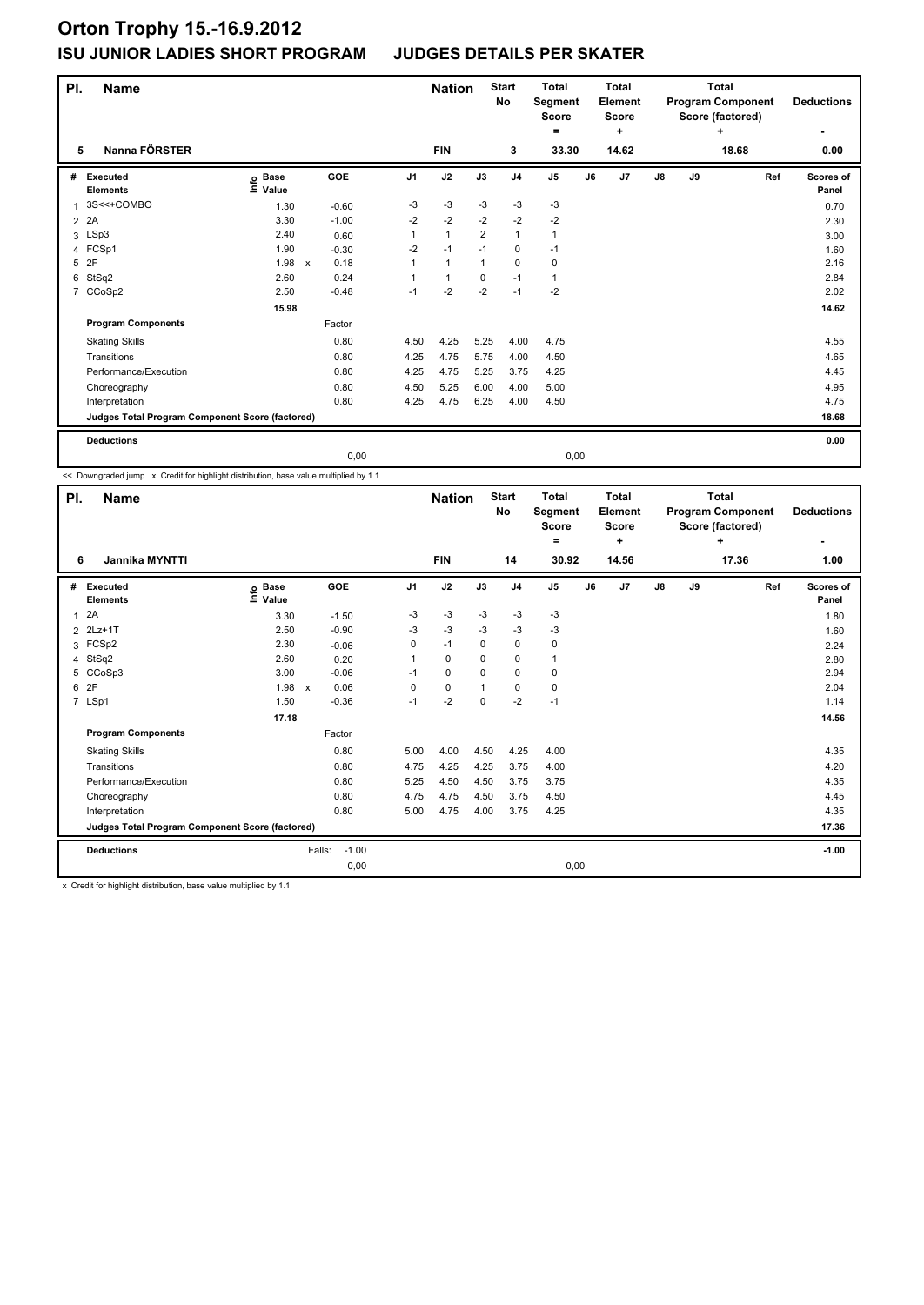| PI.                      | <b>Name</b>                                                       |   |                      |                               |                      | <b>Nation</b>              |                         | <b>Start</b><br><b>No</b>   | <b>Total</b><br>Segment<br><b>Score</b><br>۰ |    | <b>Total</b><br>Element<br><b>Score</b><br>÷ |               |    | <b>Total</b><br><b>Program Component</b><br>Score (factored)<br>÷ | <b>Deductions</b>    |
|--------------------------|-------------------------------------------------------------------|---|----------------------|-------------------------------|----------------------|----------------------------|-------------------------|-----------------------------|----------------------------------------------|----|----------------------------------------------|---------------|----|-------------------------------------------------------------------|----------------------|
| 7                        | Natalja GORDEEVA                                                  |   |                      |                               |                      | <b>EST</b>                 |                         | $\mathbf{2}$                | 30.32                                        |    | 15.28                                        |               |    | 16.04                                                             | 1.00                 |
| #                        | <b>Executed</b><br><b>Elements</b><br>2A<<                        |   | e Base<br>⊑ Value    | GOE                           | J <sub>1</sub><br>-3 | J2<br>$-3$                 | J3<br>$-3$              | J <sub>4</sub><br>$-3$      | J <sub>5</sub><br>$-3$                       | J6 | J7                                           | $\mathsf{J}8$ | J9 | Ref                                                               | Scores of<br>Panel   |
| 1<br>$\overline{2}$<br>3 | $3S < +2T$<br>FCSp3                                               |   | 1.10<br>2.60<br>2.80 | $-0.60$<br>$-0.56$<br>$-0.06$ | $-2$<br>$-1$         | -3<br>$\mathbf 0$          | $-3$<br>$\Omega$        | $-3$<br>$\mathbf 0$         | $-3$<br>0                                    |    |                                              |               |    |                                                                   | 0.50<br>2.04<br>2.74 |
| 4<br>5                   | 2F<br>StSq2                                                       | e | 1.80<br>2.60         | $-0.48$<br>0.04               | $-1$                 | $-2$<br>$-1$               | $-1$<br>0               | $-2$<br>$\pmb{0}$           | $-2$<br>0                                    |    |                                              |               |    |                                                                   | 1.32<br>2.64         |
|                          | 6 LSp3<br>7 CCoSp4                                                |   | 2.40<br>3.50         | $-0.06$<br>0.20               | $-1$<br>0            | $\mathbf 0$<br>$\mathbf 0$ | $\Omega$<br>$\mathbf 0$ | $\mathbf 0$<br>$\mathbf{1}$ | $\pmb{0}$<br>1                               |    |                                              |               |    |                                                                   | 2.34<br>3.70         |
|                          | <b>Program Components</b>                                         |   | 16.80                | Factor                        |                      |                            |                         |                             |                                              |    |                                              |               |    |                                                                   | 15.28                |
|                          | <b>Skating Skills</b><br>Transitions                              |   |                      | 0.80<br>0.80                  | 4.50<br>4.25         | 4.00<br>3.25               | 4.75<br>3.75            | 4.00<br>3.75                | 4.00<br>3.75                                 |    |                                              |               |    |                                                                   | 4.25<br>3.75         |
|                          | Performance/Execution<br>Choreography                             |   |                      | 0.80<br>0.80                  | 4.50<br>4.75         | 3.75<br>3.50               | 3.75<br>4.50            | 4.00<br>4.25                | 3.50<br>4.25                                 |    |                                              |               |    |                                                                   | 3.90<br>4.25         |
|                          | Interpretation<br>Judges Total Program Component Score (factored) |   |                      | 0.80                          | 4.00                 | 3.75                       | 4.25                    | 3.75                        | 3.75                                         |    |                                              |               |    |                                                                   | 3.90<br>16.04        |
|                          | <b>Deductions</b>                                                 |   |                      | $-1.00$<br>Falls:<br>0,00     |                      |                            |                         |                             | 0,00                                         |    |                                              |               |    |                                                                   | $-1.00$              |

<< Downgraded jump e Jump take off with wrong edge

| PI.            | <b>Name</b>                                     |                              |                      |                | <b>Nation</b>        |             | <b>Start</b><br>No | <b>Total</b><br>Segment<br><b>Score</b><br>= |    | <b>Total</b><br>Element<br><b>Score</b><br>÷ |    |    | <b>Total</b><br><b>Program Component</b><br>Score (factored)<br>÷ |     | <b>Deductions</b>  |
|----------------|-------------------------------------------------|------------------------------|----------------------|----------------|----------------------|-------------|--------------------|----------------------------------------------|----|----------------------------------------------|----|----|-------------------------------------------------------------------|-----|--------------------|
| 8              | <b>Roosa LATVALA</b>                            |                              |                      |                | <b>FIN</b>           |             | 8                  | 29.72                                        |    | 13.40                                        |    |    | 17.32                                                             |     | 1.00               |
| #              | <b>Executed</b><br><b>Elements</b>              | <b>Base</b><br>١nfo<br>Value | GOE                  | J <sub>1</sub> | J2                   | J3          | J <sub>4</sub>     | J <sub>5</sub>                               | J6 | J7                                           | J8 | J9 |                                                                   | Ref | Scores of<br>Panel |
|                | 2Lz+COMBO                                       | 2.10                         | $-0.78$              | -3             | $-2$                 | -3          | $-2$               | $-3$                                         |    |                                              |    |    |                                                                   |     | 1.32               |
| $\overline{2}$ | 2A<<                                            | 1.10                         | $-0.60$              | $-3$           | $-3$                 | $-3$        | $-3$               | $-3$                                         |    |                                              |    |    |                                                                   |     | 0.50               |
| 3              | FCSp1                                           | 1.90                         | $-0.24$              | $-1$           | $-1$                 | $-1$        | $-1$               | 0                                            |    |                                              |    |    |                                                                   |     | 1.66               |
| 4              | CCoSp4                                          | 3.50                         | 0.30                 | 0              | $\overline{2}$       | 0           | $\mathbf 0$        | 1                                            |    |                                              |    |    |                                                                   |     | 3.80               |
| 5              | 2F                                              | 1.98                         | 0.24<br>$\mathsf{x}$ |                | $\blacktriangleleft$ | $\mathbf 1$ | 0                  | 1                                            |    |                                              |    |    |                                                                   |     | 2.22               |
| 6              | StSq2                                           | 2.60                         | 0.04                 | $-1$           | $\mathbf{1}$         | $\Omega$    | $\mathbf 0$        | $\pmb{0}$                                    |    |                                              |    |    |                                                                   |     | 2.64               |
|                | 7 LSp1                                          | 1.50                         | $-0.24$              | $-2$           | $\mathbf 0$          | $\mathbf 0$ | $-1$               | $-1$                                         |    |                                              |    |    |                                                                   |     | 1.26               |
|                |                                                 | 14.68                        |                      |                |                      |             |                    |                                              |    |                                              |    |    |                                                                   |     | 13.40              |
|                | <b>Program Components</b>                       |                              | Factor               |                |                      |             |                    |                                              |    |                                              |    |    |                                                                   |     |                    |
|                | <b>Skating Skills</b>                           |                              | 0.80                 | 3.75           | 4.50                 | 4.50        | 4.25               | 4.75                                         |    |                                              |    |    |                                                                   |     | 4.35               |
|                | Transitions                                     |                              | 0.80                 | 3.50           | 4.00                 | 5.00        | 4.00               | 5.00                                         |    |                                              |    |    |                                                                   |     | 4.30               |
|                | Performance/Execution                           |                              | 0.80                 | 4.25           | 4.00                 | 4.75        | 4.00               | 4.00                                         |    |                                              |    |    |                                                                   |     | 4.20               |
|                | Choreography                                    |                              | 0.80                 | 4.00           | 4.50                 | 4.75        | 4.00               | 5.25                                         |    |                                              |    |    |                                                                   |     | 4.50               |
|                | Interpretation                                  |                              | 0.80                 | 4.00           | 4.00                 | 5.00        | 4.00               | 4.50                                         |    |                                              |    |    |                                                                   |     | 4.30               |
|                | Judges Total Program Component Score (factored) |                              |                      |                |                      |             |                    |                                              |    |                                              |    |    |                                                                   |     | 17.32              |
|                | <b>Deductions</b>                               |                              | $-1.00$<br>Falls:    |                |                      |             |                    |                                              |    |                                              |    |    |                                                                   |     | $-1.00$            |
|                |                                                 |                              | 0,00                 |                |                      |             |                    | 0,00                                         |    |                                              |    |    |                                                                   |     |                    |

<< Downgraded jump x Credit for highlight distribution, base value multiplied by 1.1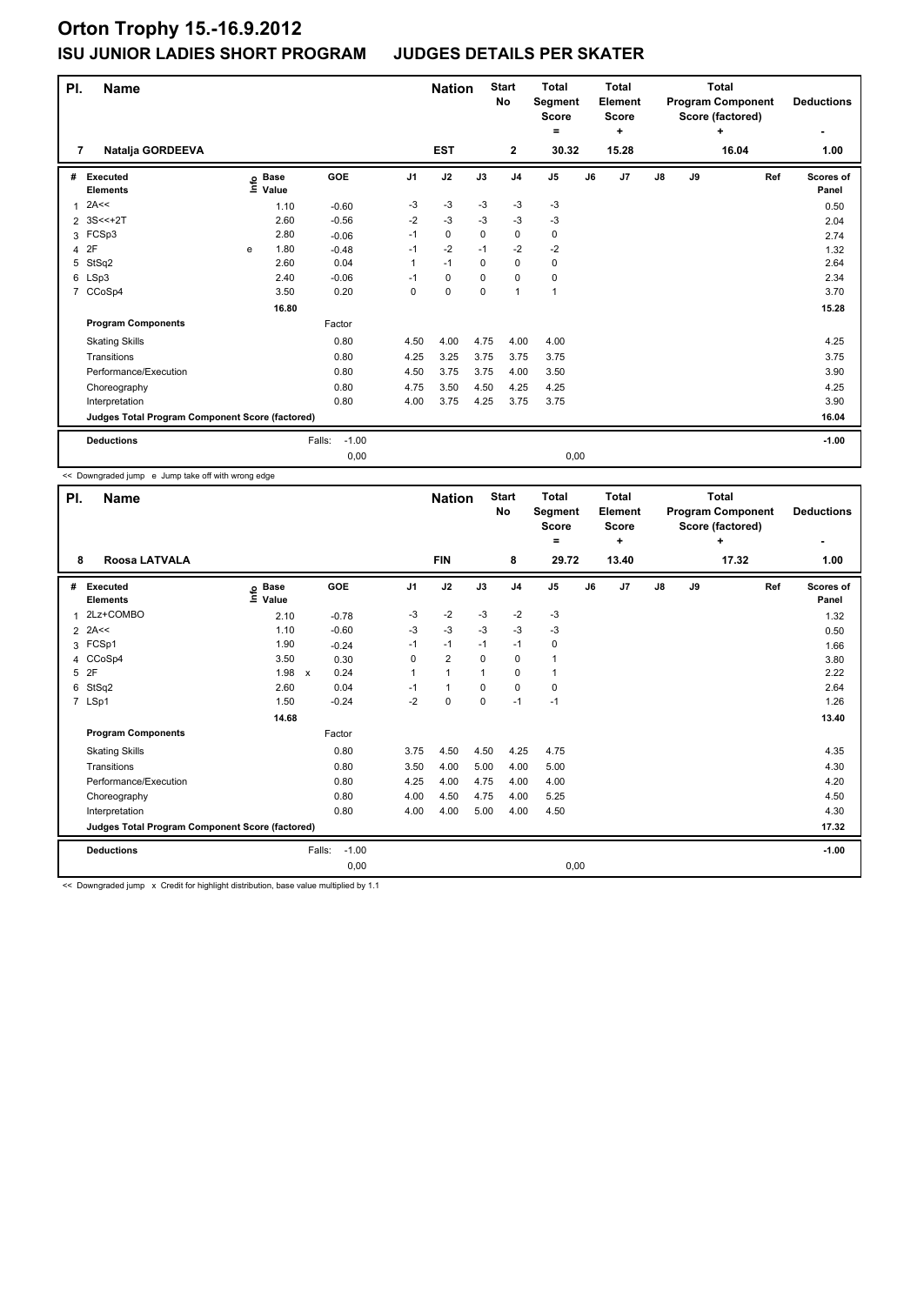| PI.            | <b>Name</b>                                     |                            |                   |                | <b>Nation</b> |      | <b>Start</b><br>No | <b>Total</b><br>Segment<br><b>Score</b><br>۰ |    | <b>Total</b><br><b>Element</b><br><b>Score</b><br>٠ |               |    | <b>Total</b><br><b>Program Component</b><br>Score (factored)<br>٠ | <b>Deductions</b>  |
|----------------|-------------------------------------------------|----------------------------|-------------------|----------------|---------------|------|--------------------|----------------------------------------------|----|-----------------------------------------------------|---------------|----|-------------------------------------------------------------------|--------------------|
| 9              | Krista PITKÄNIEMI                               |                            |                   |                | <b>FIN</b>    |      | 10                 | 29.70                                        |    | 15.02                                               |               |    | 15.68                                                             | 1.00               |
| #              | Executed<br><b>Elements</b>                     | e Base<br>E Value<br>Value | <b>GOE</b>        | J <sub>1</sub> | J2            | J3   | J <sub>4</sub>     | J <sub>5</sub>                               | J6 | J <sub>7</sub>                                      | $\mathsf{J}8$ | J9 | Ref                                                               | Scores of<br>Panel |
| 1              | $3S+2T$                                         | 5.50                       | $-1.12$           | $-1$           | $-2$          | $-2$ | $-1$               | $-2$                                         |    |                                                     |               |    |                                                                   | 4.38               |
| $\overline{2}$ | 2F<<                                            | 0.50                       | $-0.30$           | $-3$           | $-3$          | $-3$ | $-3$               | $-3$                                         |    |                                                     |               |    |                                                                   | 0.20               |
|                | 3 FCSp2                                         | 2.30                       | $-0.48$           | $-2$           | $-2$          | $-2$ | $-1$               | $-1$                                         |    |                                                     |               |    |                                                                   | 1.82               |
| 4              | 2A                                              | 3.30                       | $-1.50$           | -3             | $-3$          | $-3$ | $-3$               | $-3$                                         |    |                                                     |               |    |                                                                   | 1.80               |
| 5              | CCoSp2                                          | 2.50                       | 0.00              | 0              | $\mathbf 0$   | 0    | $\mathbf 0$        | 0                                            |    |                                                     |               |    |                                                                   | 2.50               |
| 6              | StSq2                                           | 2.60                       | $-0.06$           | 0              | $\mathbf 0$   | $-1$ | 0                  | 0                                            |    |                                                     |               |    |                                                                   | 2.54               |
|                | 7 LSp2                                          | 1.90                       | $-0.12$           | $-1$           | $\mathbf 0$   | $-1$ | $\mathbf 0$        | $\mathbf 0$                                  |    |                                                     |               |    |                                                                   | 1.78               |
|                |                                                 | 18.60                      |                   |                |               |      |                    |                                              |    |                                                     |               |    |                                                                   | 15.02              |
|                | <b>Program Components</b>                       |                            | Factor            |                |               |      |                    |                                              |    |                                                     |               |    |                                                                   |                    |
|                | <b>Skating Skills</b>                           |                            | 0.80              | 4.00           | 4.25          | 3.75 | 4.00               | 4.25                                         |    |                                                     |               |    |                                                                   | 4.05               |
|                | Transitions                                     |                            | 0.80              | 3.50           | 3.50          | 3.25 | 4.00               | 3.75                                         |    |                                                     |               |    |                                                                   | 3.60               |
|                | Performance/Execution                           |                            | 0.80              | 4.00           | 3.75          | 4.25 | 4.25               | 3.75                                         |    |                                                     |               |    |                                                                   | 4.00               |
|                | Choreography                                    |                            | 0.80              | 4.25           | 4.25          | 4.25 | 4.00               | 4.00                                         |    |                                                     |               |    |                                                                   | 4.15               |
|                | Interpretation                                  |                            | 0.80              | 3.75           | 4.00          | 4.00 | 3.75               | 3.50                                         |    |                                                     |               |    |                                                                   | 3.80               |
|                | Judges Total Program Component Score (factored) |                            |                   |                |               |      |                    |                                              |    |                                                     |               |    |                                                                   | 15.68              |
|                | <b>Deductions</b>                               |                            | Falls:<br>$-1.00$ |                |               |      |                    |                                              |    |                                                     |               |    |                                                                   | $-1.00$            |
|                |                                                 |                            | 0,00              |                |               |      |                    | 0,00                                         |    |                                                     |               |    |                                                                   |                    |

<< Downgraded jump

| PI. | <b>Name</b>                                     |                              |                         |                | <b>Nation</b>  |          | <b>Start</b><br>No | <b>Total</b><br>Segment<br>Score<br>۰ |    | <b>Total</b><br>Element<br><b>Score</b><br>÷ |               |    | <b>Total</b><br><b>Program Component</b><br>Score (factored)<br>$\ddot{}$ | <b>Deductions</b><br>٠ |
|-----|-------------------------------------------------|------------------------------|-------------------------|----------------|----------------|----------|--------------------|---------------------------------------|----|----------------------------------------------|---------------|----|---------------------------------------------------------------------------|------------------------|
| 10  | Saara JÄRVINEN                                  |                              |                         |                | <b>FIN</b>     |          | 16                 | 29.12                                 |    | 14.80                                        |               |    | 15.32                                                                     | 1.00                   |
| #   | Executed<br><b>Elements</b>                     | <b>Base</b><br>١nfo<br>Value | GOE                     | J <sub>1</sub> | J2             | J3       | J <sub>4</sub>     | J <sub>5</sub>                        | J6 | J7                                           | $\mathsf{J}8$ | J9 | Ref                                                                       | Scores of<br>Panel     |
| 1   | 2A                                              | 3.30                         | $-0.70$                 | $-2$           | $-1$           | $-2$     | $-1$               | $-1$                                  |    |                                              |               |    |                                                                           | 2.60                   |
|     | 2 3T<+COMBO                                     | 2.90                         | $-2.10$                 | -3             | $-3$           | -3       | $-3$               | -3                                    |    |                                              |               |    |                                                                           | 0.80                   |
|     | 3 FCSp1                                         | 1.90                         | $-0.36$                 | $-1$           | $-2$           | $\Omega$ | $-1$               | $-2$                                  |    |                                              |               |    |                                                                           | 1.54                   |
|     | 4 StSq2                                         | 2.60                         | $-0.12$                 | 0              | $-1$           | 0        | $-1$               | 0                                     |    |                                              |               |    |                                                                           | 2.48                   |
|     | 5 CCoSp3                                        | 3.00                         | $-0.18$                 | $-1$           | 0              | $-1$     | $-1$               | 0                                     |    |                                              |               |    |                                                                           | 2.82                   |
| 6   | 2F                                              | 1.98                         | $-0.12$<br>$\mathsf{x}$ | $-1$           | 0              | 0        | $-1$               | 0                                     |    |                                              |               |    |                                                                           | 1.86                   |
|     | 7 LSp3                                          | 2.40                         | 0.30                    | 0              | $\overline{1}$ | 1        | $\overline{1}$     | $\pmb{0}$                             |    |                                              |               |    |                                                                           | 2.70                   |
|     |                                                 | 18.08                        |                         |                |                |          |                    |                                       |    |                                              |               |    |                                                                           | 14.80                  |
|     | <b>Program Components</b>                       |                              | Factor                  |                |                |          |                    |                                       |    |                                              |               |    |                                                                           |                        |
|     | <b>Skating Skills</b>                           |                              | 0.80                    | 4.25           | 3.75           | 3.50     | 4.25               | 3.75                                  |    |                                              |               |    |                                                                           | 3.90                   |
|     | Transitions                                     |                              | 0.80                    | 3.50           | 3.25           | 3.75     | 3.75               | 4.00                                  |    |                                              |               |    |                                                                           | 3.65                   |
|     | Performance/Execution                           |                              | 0.80                    | 4.25           | 4.00           | 3.75     | 4.25               | 3.75                                  |    |                                              |               |    |                                                                           | 4.00                   |
|     | Choreography                                    |                              | 0.80                    | 4.00           | 3.75           | 3.50     | 4.00               | 4.25                                  |    |                                              |               |    |                                                                           | 3.90                   |
|     | Interpretation                                  |                              | 0.80                    | 3.50           | 3.75           | 3.25     | 4.00               | 4.00                                  |    |                                              |               |    |                                                                           | 3.70                   |
|     | Judges Total Program Component Score (factored) |                              |                         |                |                |          |                    |                                       |    |                                              |               |    |                                                                           | 15.32                  |
|     | <b>Deductions</b>                               |                              | $-1.00$<br>Falls:       |                |                |          |                    |                                       |    |                                              |               |    |                                                                           | $-1.00$                |
|     |                                                 |                              | 0,00                    |                |                |          |                    | 0,00                                  |    |                                              |               |    |                                                                           |                        |

< Under-rotated jump x Credit for highlight distribution, base value multiplied by 1.1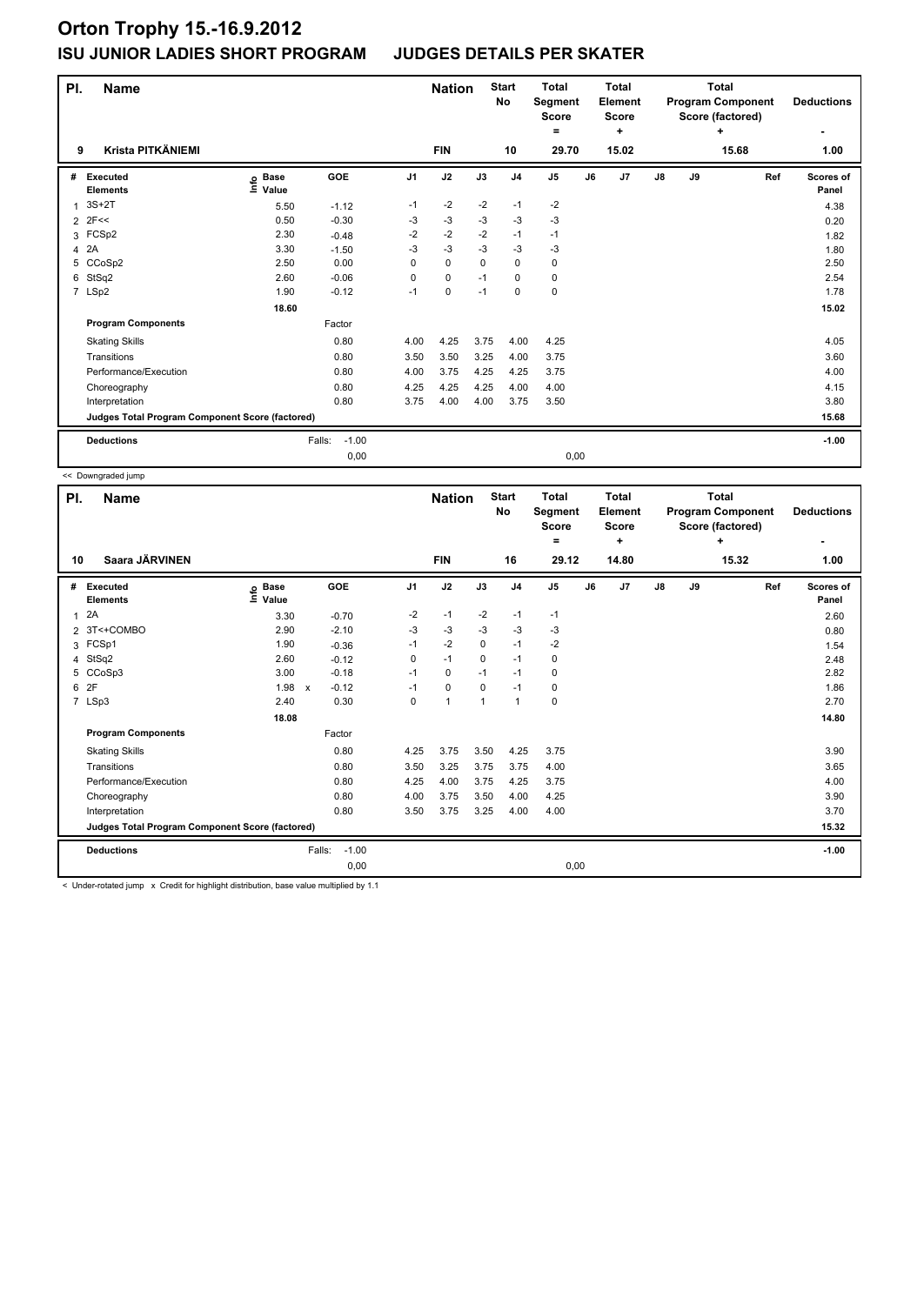| PI.                 | <b>Name</b>                                     |      |                      |                    |                | <b>Nation</b>            |                          | <b>Start</b><br>No       | <b>Total</b><br>Segment<br><b>Score</b><br>۰ |      | <b>Total</b><br>Element<br><b>Score</b><br>÷ |               |    | <b>Total</b><br><b>Program Component</b><br>Score (factored)<br>÷ | <b>Deductions</b>  |
|---------------------|-------------------------------------------------|------|----------------------|--------------------|----------------|--------------------------|--------------------------|--------------------------|----------------------------------------------|------|----------------------------------------------|---------------|----|-------------------------------------------------------------------|--------------------|
| 11                  | <b>Essi RANTA</b>                               |      |                      |                    |                | <b>FIN</b>               |                          | 15                       | 28.28                                        |      | 13.04                                        |               |    | 16.24                                                             | 1.00               |
| #                   | Executed<br><b>Elements</b>                     | lnfo | <b>Base</b><br>Value | GOE                | J <sub>1</sub> | J2                       | J3                       | J <sub>4</sub>           | J <sub>5</sub>                               | J6   | J7                                           | $\mathsf{J}8$ | J9 | Ref                                                               | Scores of<br>Panel |
| 1                   | $2Lz+2Lo$<br>2A<<                               | е    | 3.90<br>1.10         | $-0.42$<br>$-0.60$ | $-1$<br>$-3$   | $-2$<br>$-3$             | $-1$<br>$-3$             | $-2$<br>$-3$             | $-1$<br>$-3$                                 |      |                                              |               |    |                                                                   | 3.48               |
| $\overline{2}$<br>3 | $FCSp*$                                         |      | 0.00                 | 0.00               | ٠              | $\overline{\phantom{a}}$ | $\overline{\phantom{a}}$ | $\overline{\phantom{a}}$ | $\overline{\phantom{a}}$                     |      |                                              |               |    |                                                                   | 0.50<br>0.00       |
|                     | 4 LSp3                                          |      | 2.40                 | 0.10               | $\Omega$       | $\mathbf{1}$             | $\Omega$                 | $\mathbf 0$              | 0                                            |      |                                              |               |    |                                                                   | 2.50               |
| 5                   | 2F                                              |      | 1.80                 | 0.06               | 0              | $\mathbf 0$              |                          | 0                        | $\pmb{0}$                                    |      |                                              |               |    |                                                                   | 1.86               |
| 6                   | StSq2                                           |      | 2.60                 | 0.10               | 1              | $\mathbf 0$              | $\Omega$                 | $\mathbf 0$              | 0                                            |      |                                              |               |    |                                                                   | 2.70               |
| $\overline{7}$      | CCoSp1                                          |      | 2.00                 | 0.00               | 0              | $\mathbf 0$              | $\mathbf 0$              | $\mathbf 0$              | $\mathbf 0$                                  |      |                                              |               |    |                                                                   | 2.00               |
|                     |                                                 |      | 13.80                |                    |                |                          |                          |                          |                                              |      |                                              |               |    |                                                                   | 13.04              |
|                     | <b>Program Components</b>                       |      |                      | Factor             |                |                          |                          |                          |                                              |      |                                              |               |    |                                                                   |                    |
|                     | <b>Skating Skills</b>                           |      |                      | 0.80               | 5.25           | 4.00                     | 4.50                     | 4.25                     | 4.00                                         |      |                                              |               |    |                                                                   | 4.40               |
|                     | Transitions                                     |      |                      | 0.80               | 4.50           | 3.75                     | 3.75                     | 3.75                     | 3.50                                         |      |                                              |               |    |                                                                   | 3.85               |
|                     | Performance/Execution                           |      |                      | 0.80               | 4.75           | 4.00                     | 3.75                     | 4.00                     | 3.25                                         |      |                                              |               |    |                                                                   | 3.95               |
|                     | Choreography                                    |      |                      | 0.80               | 4.50           | 4.00                     | 3.75                     | 4.25                     | 4.25                                         |      |                                              |               |    |                                                                   | 4.15               |
|                     | Interpretation                                  |      |                      | 0.80               | 4.25           | 4.00                     | 4.00                     | 4.00                     | 3.50                                         |      |                                              |               |    |                                                                   | 3.95               |
|                     | Judges Total Program Component Score (factored) |      |                      |                    |                |                          |                          |                          |                                              |      |                                              |               |    |                                                                   | 16.24              |
|                     | <b>Deductions</b>                               |      |                      | $-1.00$<br>Falls:  |                |                          |                          |                          |                                              |      |                                              |               |    |                                                                   | $-1.00$            |
|                     |                                                 |      |                      | 0,00               |                |                          |                          |                          |                                              | 0,00 |                                              |               |    |                                                                   |                    |

<< Downgraded jump \* Invalid element e Jump take off with wrong edge

| PI. | <b>Name</b>                                     |                   |         |                | <b>Nation</b> |                | <b>Start</b><br>No | <b>Total</b><br>Segment<br><b>Score</b> |    | <b>Total</b><br>Element<br><b>Score</b> |               |    | <b>Total</b><br><b>Program Component</b><br>Score (factored) | <b>Deductions</b>         |
|-----|-------------------------------------------------|-------------------|---------|----------------|---------------|----------------|--------------------|-----------------------------------------|----|-----------------------------------------|---------------|----|--------------------------------------------------------------|---------------------------|
|     |                                                 |                   |         |                |               |                |                    | $\equiv$                                |    | ٠                                       |               |    | ÷                                                            | ٠                         |
| 12  | <b>Emma TIMONEN</b>                             |                   |         |                | <b>FIN</b>    |                | 1                  | 27.46                                   |    | 10.50                                   |               |    | 16.96                                                        | 0.00                      |
| #   | <b>Executed</b><br><b>Elements</b>              | e Base<br>⊑ Value | GOE     | J <sub>1</sub> | J2            | J3             | J <sub>4</sub>     | J <sub>5</sub>                          | J6 | J7                                      | $\mathsf{J}8$ | J9 | Ref                                                          | <b>Scores of</b><br>Panel |
|     | $2Lz+1T$                                        | 2.50              | $-0.90$ | $-3$           | -3            | $-3$           | $-3$               | $-3$                                    |    |                                         |               |    |                                                              | 1.60                      |
|     | $2$ 2A<<                                        | 1.10              | $-0.56$ | -3             | -3            | $-3$           | $-3$               | $-2$                                    |    |                                         |               |    |                                                              | 0.54                      |
|     | 3 FCSp1                                         | 1.90              | $-0.48$ | $-2$           | $-2$          | $-2$           | $-1$               | $-1$                                    |    |                                         |               |    |                                                              | 1.42                      |
|     | 4 1F                                            | 0.50              | $-0.30$ | $-3$           | -3            | $-3$           | $-3$               | $-3$                                    |    |                                         |               |    |                                                              | 0.20                      |
|     | 5 CCoSp2                                        | 2.50              | $-0.24$ | $-1$           | $-1$          | $-1$           | 0                  | $-1$                                    |    |                                         |               |    |                                                              | 2.26                      |
| 6   | StSq2                                           | 2.60              | $-0.06$ | $-1$           | 0             | 0              | 0                  | 0                                       |    |                                         |               |    |                                                              | 2.54                      |
|     | 7 LSp2                                          | 1.90              | 0.04    | $-1$           | $\mathbf 0$   | $\overline{1}$ | $\mathbf 0$        | $\pmb{0}$                               |    |                                         |               |    |                                                              | 1.94                      |
|     |                                                 | 13.00             |         |                |               |                |                    |                                         |    |                                         |               |    |                                                              | 10.50                     |
|     | <b>Program Components</b>                       |                   | Factor  |                |               |                |                    |                                         |    |                                         |               |    |                                                              |                           |
|     | <b>Skating Skills</b>                           |                   | 0.80    | 3.50           | 4.50          | 4.50           | 4.50               | 4.25                                    |    |                                         |               |    |                                                              | 4.25                      |
|     | Transitions                                     |                   | 0.80    | 3.75           | 5.25          | 4.75           | 4.25               | 4.50                                    |    |                                         |               |    |                                                              | 4.50                      |
|     | Performance/Execution                           |                   | 0.80    | 4.00           | 4.00          | 3.50           | 4.50               | 3.50                                    |    |                                         |               |    |                                                              | 3.90                      |
|     | Choreography                                    |                   | 0.80    | 3.75           | 5.75          | 5.00           | 4.50               | 4.50                                    |    |                                         |               |    |                                                              | 4.70                      |
|     | Interpretation                                  |                   | 0.80    | 3.50           | 4.25          | 3.50           | 4.25               | 3.75                                    |    |                                         |               |    |                                                              | 3.85                      |
|     | Judges Total Program Component Score (factored) |                   |         |                |               |                |                    |                                         |    |                                         |               |    |                                                              | 16.96                     |
|     | <b>Deductions</b>                               |                   |         |                |               |                |                    |                                         |    |                                         |               |    |                                                              | 0.00                      |
|     |                                                 |                   | 0,00    |                |               |                |                    | 0,00                                    |    |                                         |               |    |                                                              |                           |

<< Downgraded jump